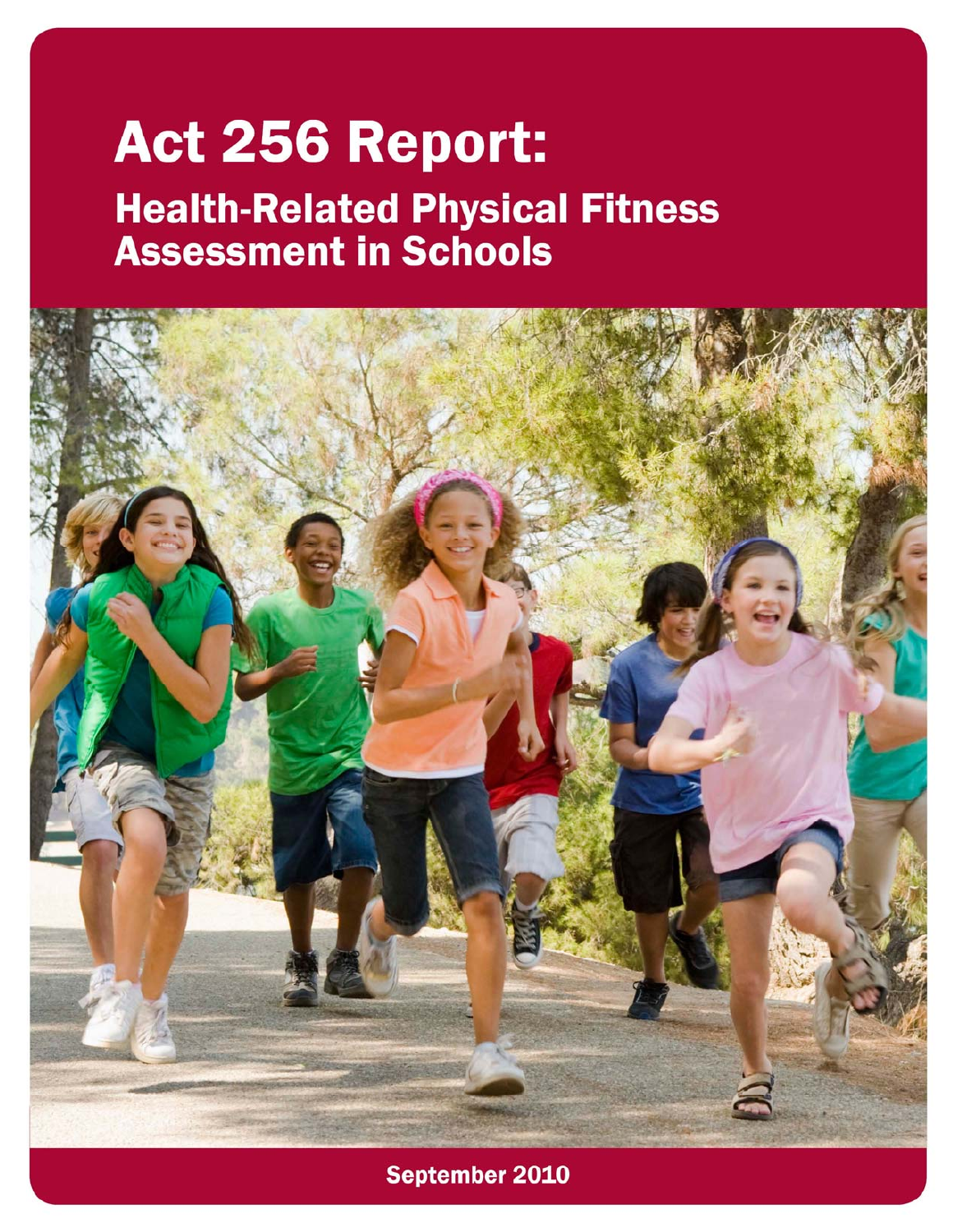# Table of Contents

|  | II. Implementation Results of Fitnessgram Assessment for 2009-105 |
|--|-------------------------------------------------------------------|
|  |                                                                   |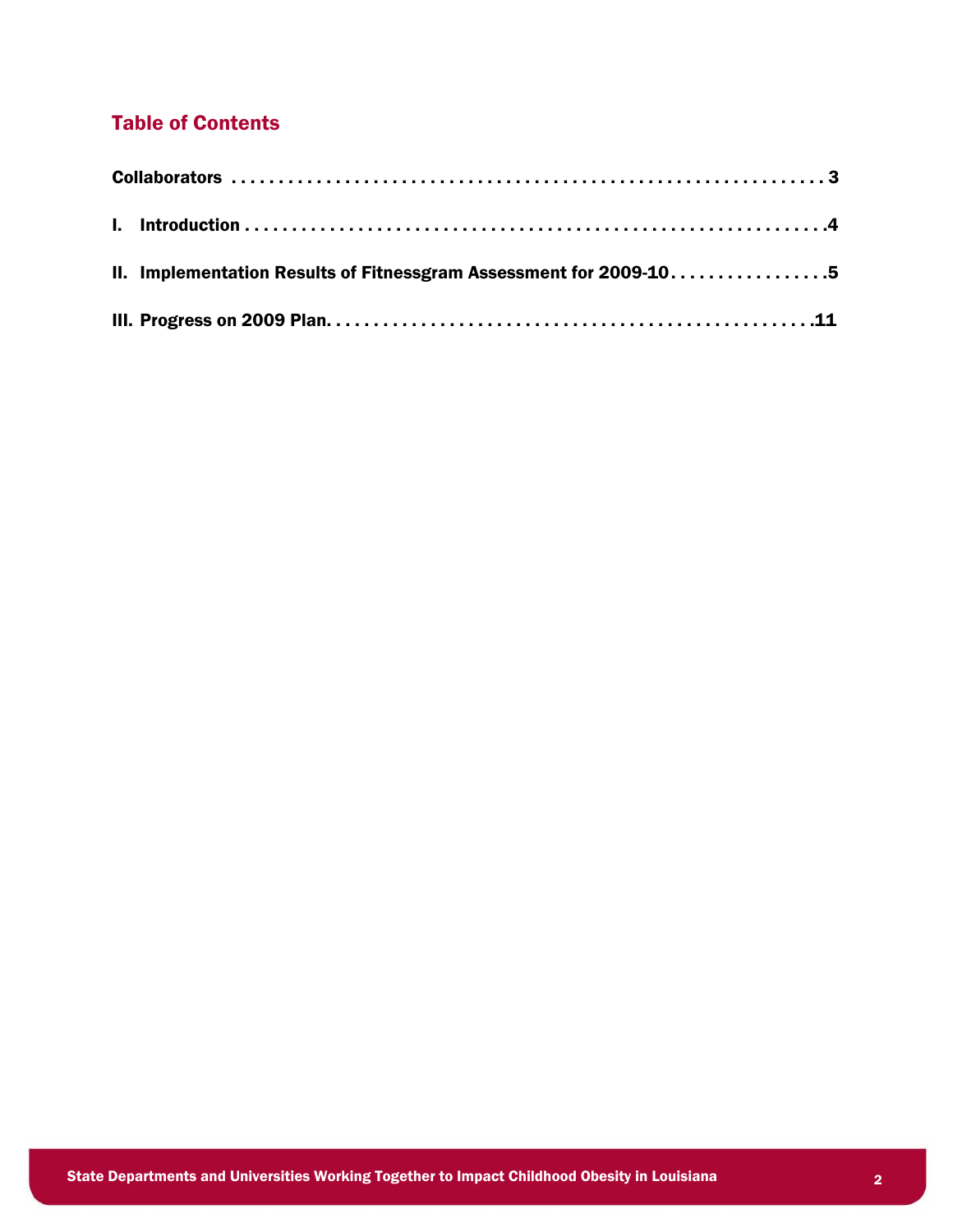The following state agencies and universities contributed to the information contained in this legislative report.





# Louisiana Department of<br>EDUCATION

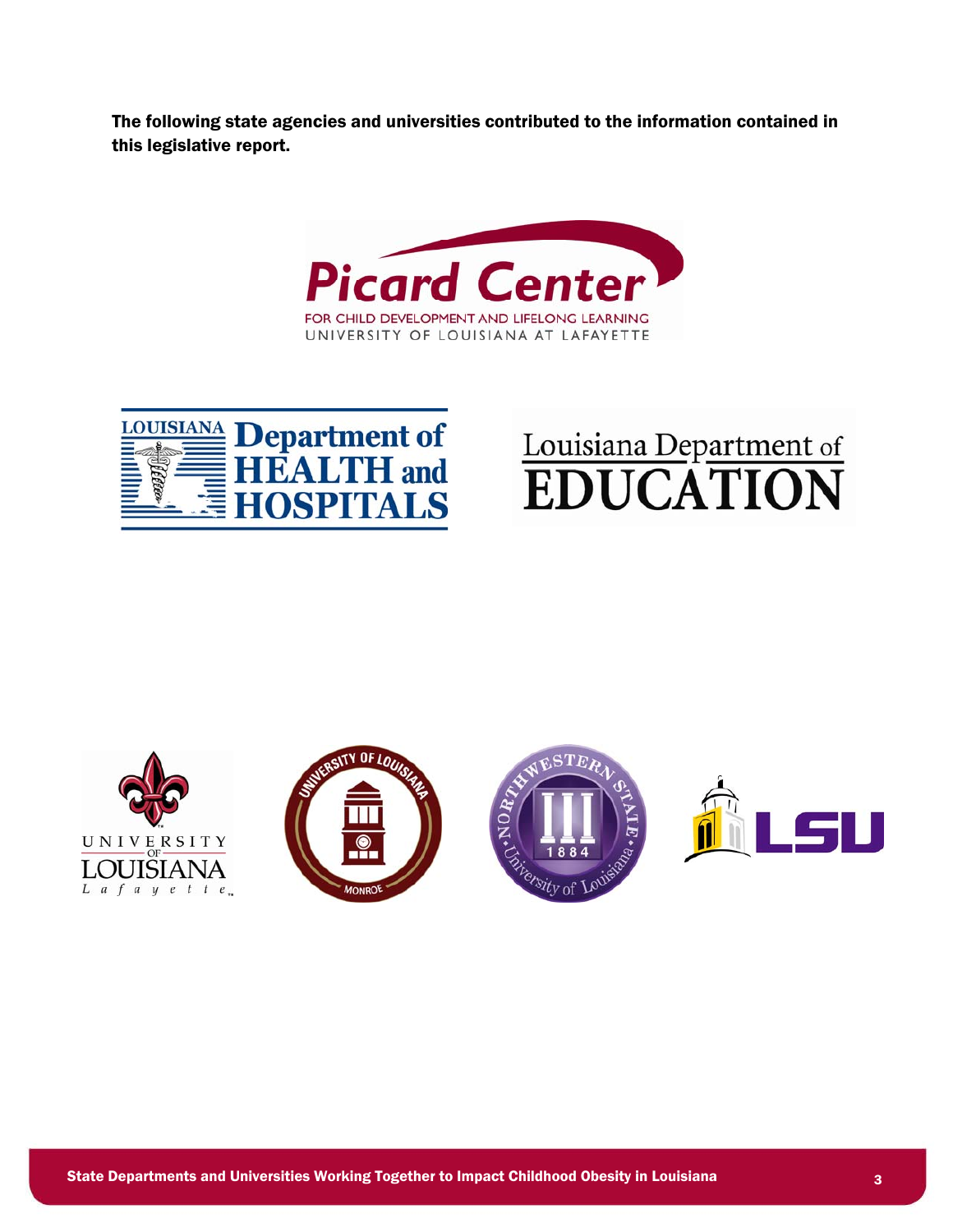## I. Introduction

Act No. 256 of the 2009 Louisiana legislative session encourages school districts to conduct health-related physical fitness assessments of students in public schools. This act includes the review and expansion of a current health-related physical fitness assessment program associated with 12 school districts in Louisiana that are piloting partners in the Coordinated School Health (CSH) initiative, through the Cecil J. Picard Center for Child Development and Lifelong Learning at University of Louisiana at Lafayette (Picard Center). This initiative uses a standard fitness assessment as its health-related physical fitness assessment and can be used to establish a statewide standard with easily comparable baselines and subsequent measurements. The implementation of the physical assessment will thus enable evaluation of the effectiveness of interventions and promote fitness for health, rather than just for performance.

This fitness assessment uses the Cooper Institutes' Healthy Fitness Zones, which are criterion referenced standards that represent minimal levels of fitness. The fitness assessment used during the 2009-10 school year measures three components of healthrelated physical fitness that have been identified as important to overall health and function:

aerobic capacity; muscular strength and endurance; and flexibility

These three components are measured by six subtests including Body Mass Index or BMI (body composition). The BMI is a measurement that calculates a person's body mass based upon height, weight, age and gender factors. The results of these subtests place each student either within or outside the Healthy Fitness Zone (HFZ). Optimally, fitness assessments also provide personalized feedback and positive reinforcement, which are vital to changing behavior, and serves as a link between teachers, parents and students. In summary, the fitness assessment used during 2009-10 provides objective, easy-tounderstand results that track physical fitness over time and assess the effectiveness of physical education curricula.

The Picard Center along with its reporting collaborators –Department of Education, Department of Health and Hospitals, Governor's Council on Physical Fitness and Sports, and Louisiana Council on Obesity Prevention and Management (Louisiana Obesity Council) submits this report as part of the requirement of Act 256. This report will include information on the implementation results of the health-related physical fitness assessment as well as progress on the 2009 plan for continued fitness assessment and best practice identification. In December, a second required report will be submitted by the Louisiana Obesity Council regarding recommendations regarding program implementation, best practices and future directions as well as a plan for the assessment expansion and intervention development and implementation.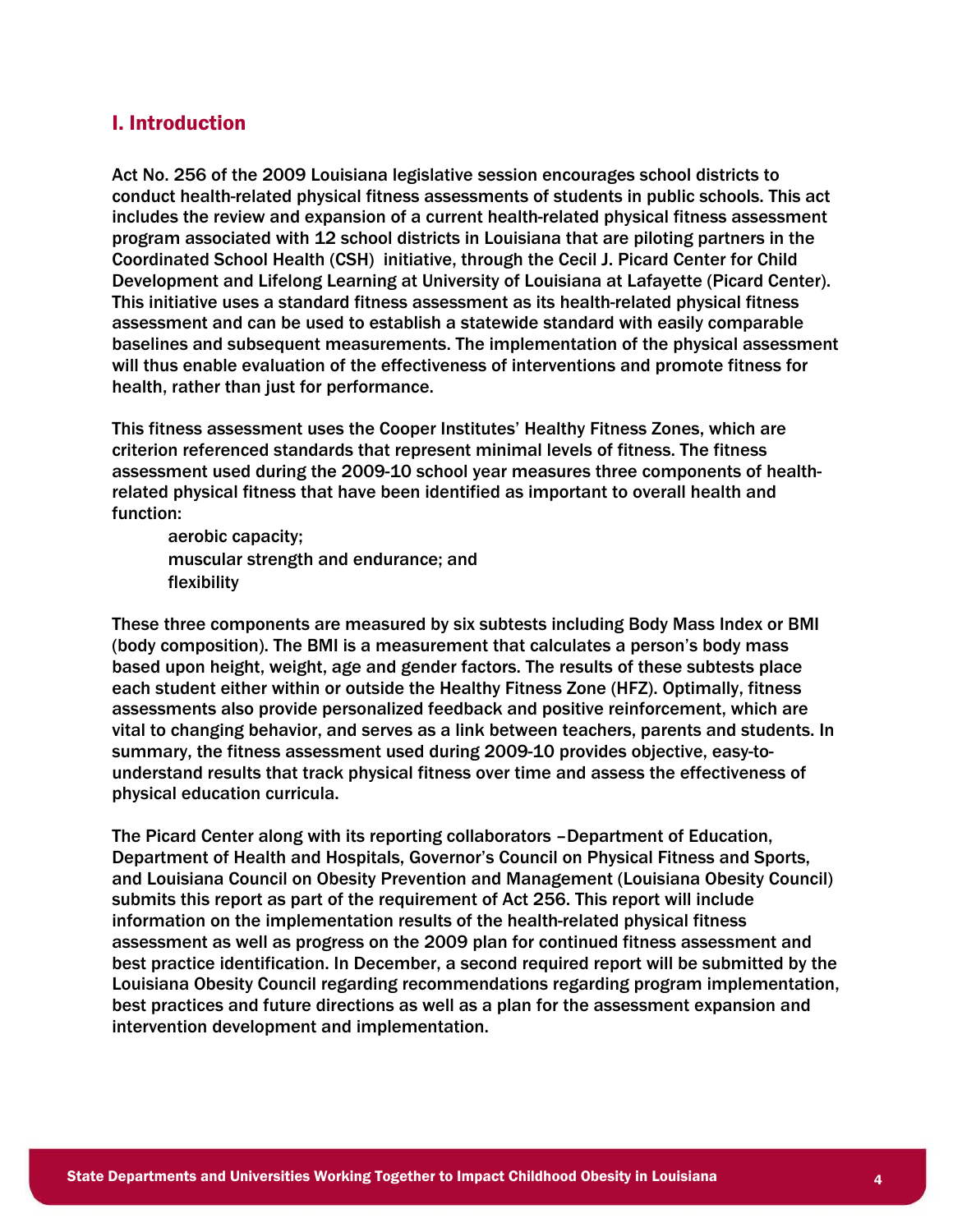# II. Implementation Results of Fitness Assessment for 2009-10

This fitness assessment is a part of a larger effort to understand and improve student health. The Picard Center has collaborated with the Louisiana Department of Education and Louisiana Department of Health and Hospitals for several years to implement the Coordinated School Health (CSH) initiative. This initiative seeks to improve the health and well-being of Louisiana's students and thereby maximize their academic abilities. In addition, the Picard Center has partnered internally at the University of Louisiana at Lafayette with the College of Nursing and the Kinesiology Department, as well as externally with the University of Louisiana at Monroe, Northwestern State University and Louisiana State University at Baton Rouge.

In 2009-10, 15 school districts in Louisiana administered health-related, criterionreferenced physical fitness assessments as part of Act 256 and reported the results to the Picard Center for Child Development and Lifelong Learning at the University of Louisiana at Lafayette for analysis. In total, more than 25,000 students from 125 schools across the state participated in the administration of health-related physical fitness assessments. After data verification, 19,695 student records were used in the statewide data analysis. This section provides a summary of fitness assessment results completed during the 2009- 10 school year.

The BMI analysis gives an overview of physical health, and the fitness assessment subtests fill in key details regarding physical fitness. BMI is a practical measure used to determine weight status (underweight, healthy, overweight or obese) by measuring weight in relation to height. While BMI is an accepted screening tool for the initial assessment of body fat in children and adolescents, it is not a diagnostic measure because BMI is not a direct measure of body fat. Healthy Fitness Zones (HFZ) are research-based standards for aerobic capacity; muscular strength and endurance; and flexibility. These standards indicate levels of fitness necessary for good health and act as a complement to BMI measures.

| <b>Healthy</b>     | 5 <sup>th</sup> percentile to less than the 85 <sup>th</sup> percentile |
|--------------------|-------------------------------------------------------------------------|
| Overweight         | 85th to less than the 95th percentile                                   |
| <b>Obese</b>       | Equal to or greater than the 95 <sup>th</sup> percentile                |
| <b>Underweight</b> | Less than the 5 <sup>th</sup> percentile                                |

#### Table 1: BMI Classification Table

The physical fitness assessment administered consisted of body mass index (BMI) calculation and five subtests.

• Shoulder Stretch • Trunk Lift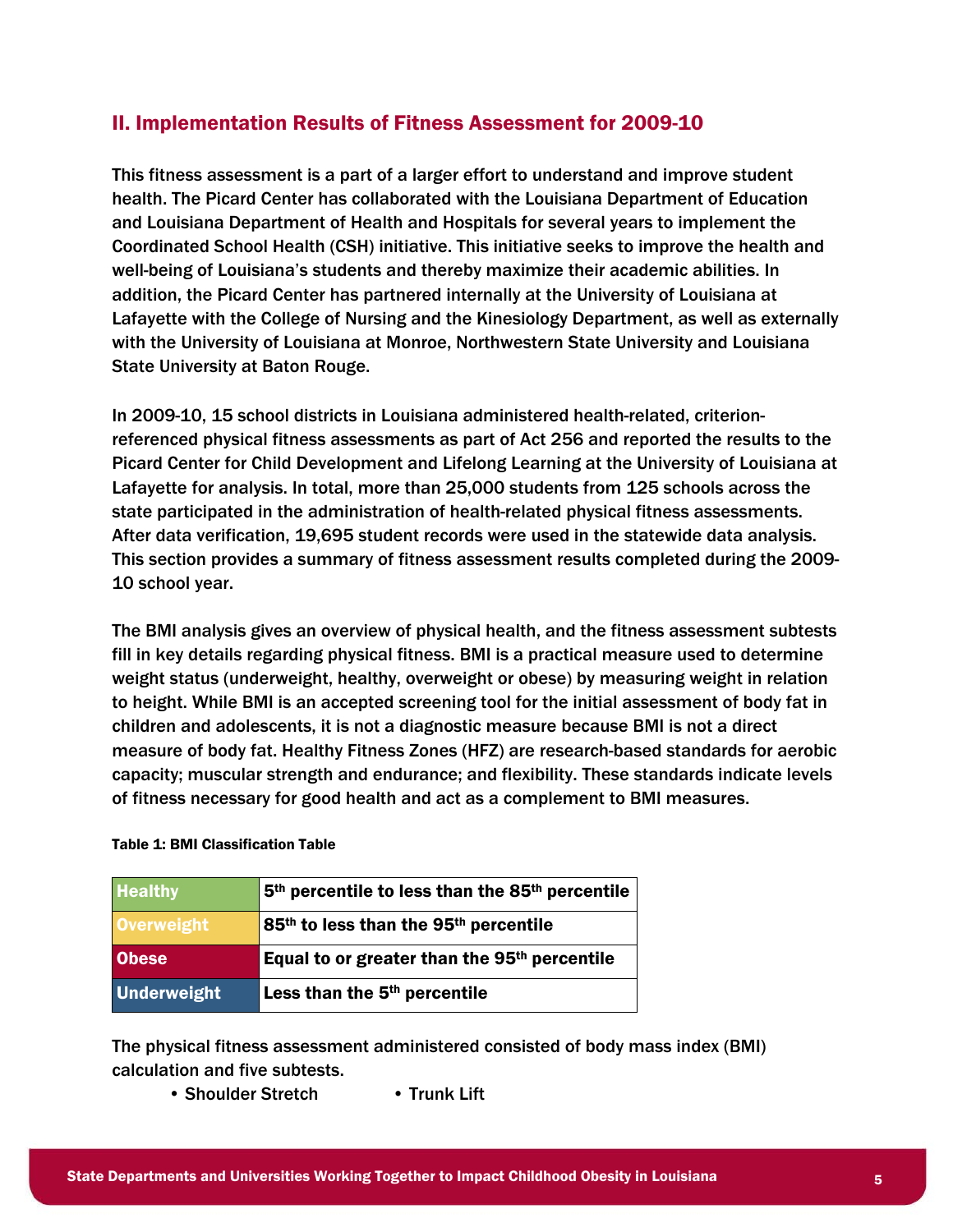- Curl-Up Push-Up
- Progressive Aerobic Cardiovascular Run (PACER)

The subtests are calculated and categorized as either falling into the Healthy Fitness Zone (HFZ) or Needs Improvement (NI). These categories are research-based standards for aerobic capacity; muscular strength and endurance; and flexibility. These standards indicate levels of fitness necessary for good health and reflect reasonable levels of fitness that can be attained by most children who participate regularly in various types of physical activity.

### *Overall Analyses*

As illustrated in Chart 1, 47.2% of students statewide had a healthy body mass index (BMI), and 52.8% had some level of risk (either underweight, overweight or obese BMIs). Specifically, 31% were obese. This information indicates that a high percentage of students in this study are at risk for health complications due to their weight status.



Chart 1: 2009-10 Statewide Fitness Assessment BMI Results (n=19,695)

Physical fitness assessment results were analyzed according to assessment subtests (see Chart 2). Participating students did best on the trunk lift (80%), which measures core strength. The participating students scored lowest on the PACER (39%), which measures aerobic capacity. Hence, while most students could complete certain core strength activities, far fewer were successful in tests that emphasized cardiovascular endurance.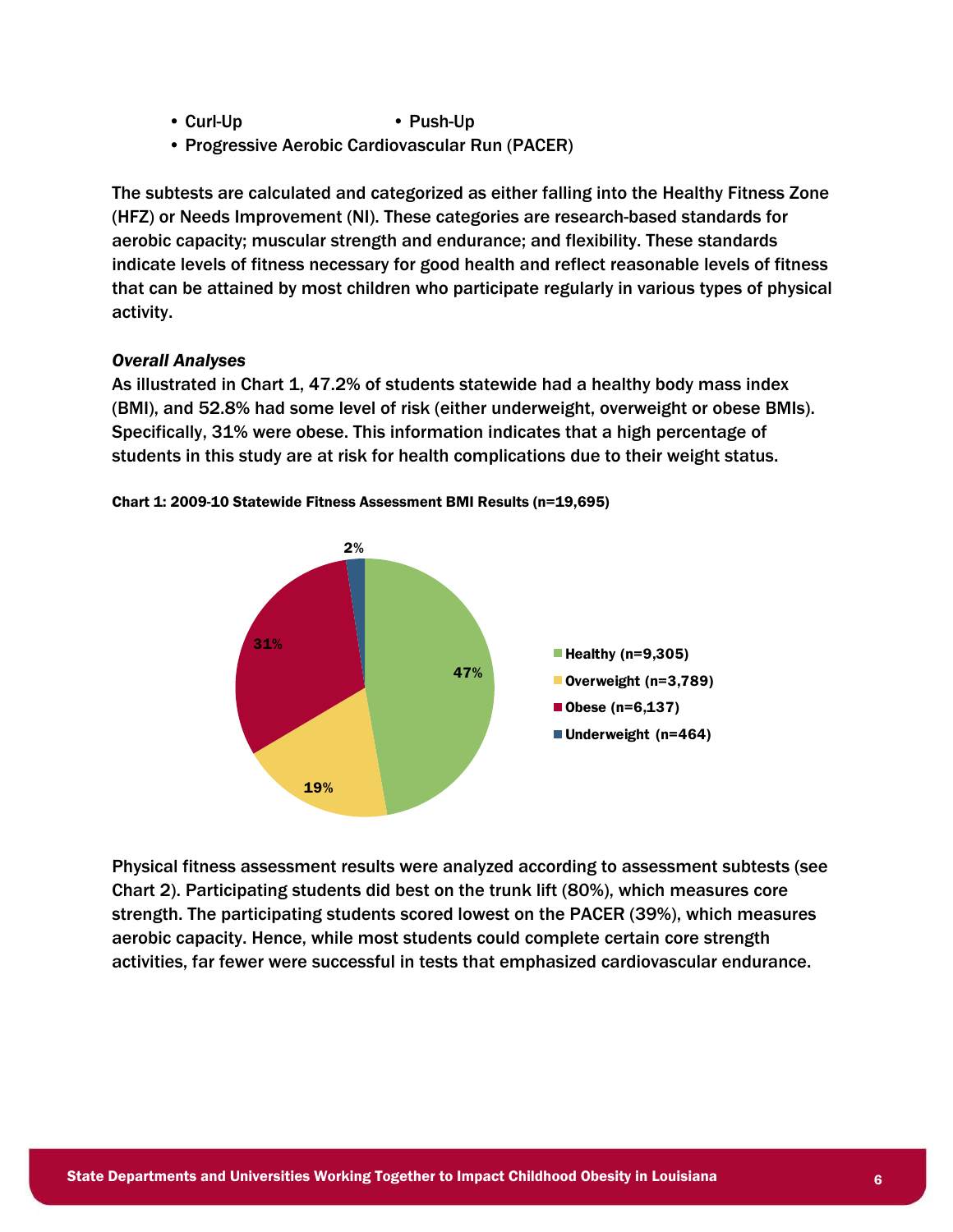

Chart 2: 2009-10 Statewide Fitness Assessment Subtest Results (n=16,279)

When looking at the fitness assessment as a whole, few students were unfit on every subtest (see Chart 3). Nine percent (9%) of participating students scored within the HFZ in all subtests, while 5% scored below the HFZ on all subtests. Most students (34%) scored within the HFZ on 50-74% of the tests, which means that they passed approximately three out of five subtests. Thirty-seven percent (37%) of students scored within the HFZ on less than half of the subtests.



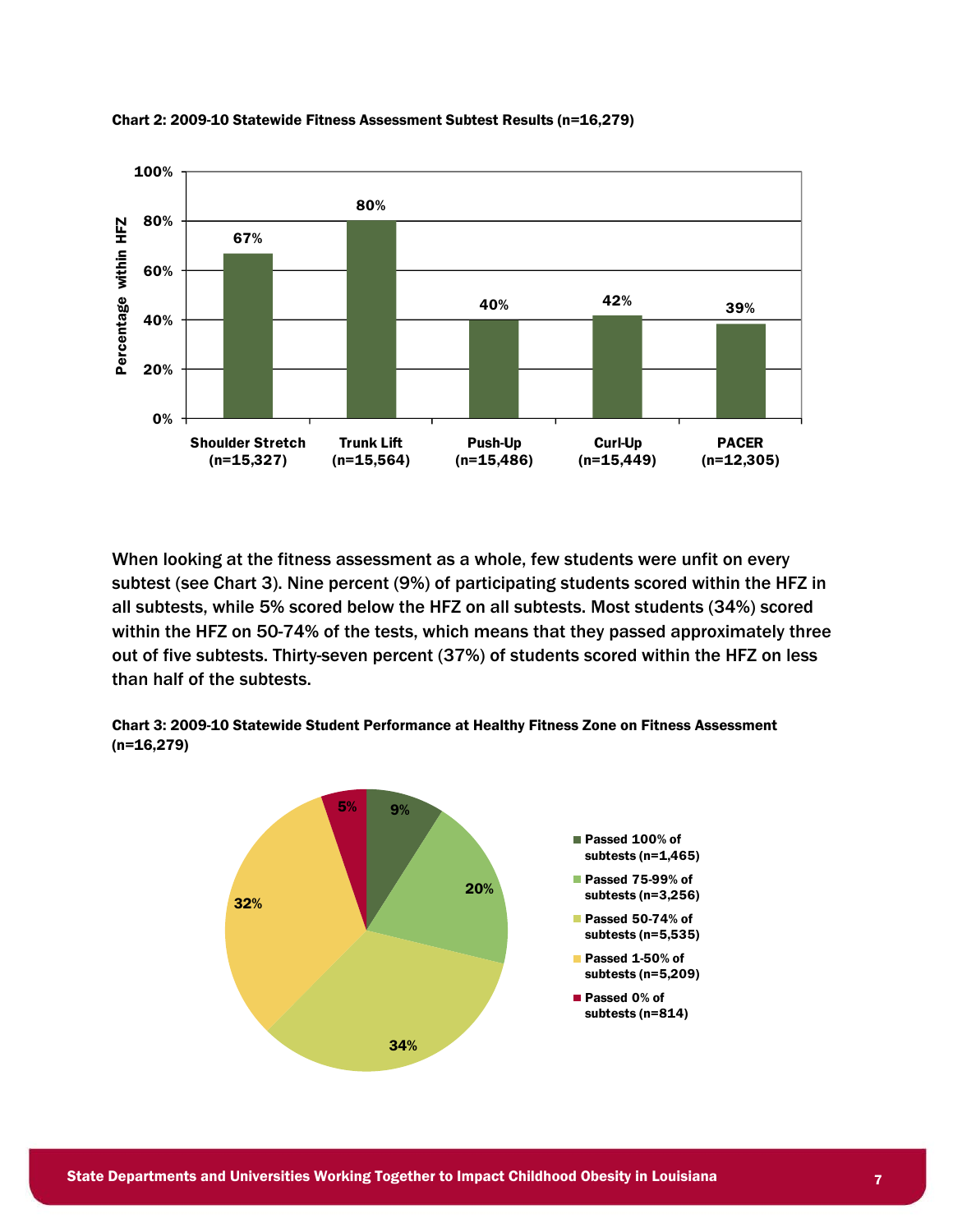Charts 4 and 5 on this page provide a longitudinal look at student health over time. Specifically, student BMI is reported for age 5 years to 16 years. In general, there is an increase in the percentage of students with a healthy BMI and a corresponding decrease in the percentage of students with unhealthy BMI. At age 5, the healthy BMI percentage is 47%, while at age 16 years, the percentage of students with a health BMI is 56%. When looking at the PACER subtest of the fitness assessment, a more pronounced decline is apparent. At age 10, 53% of students scored within the Healthy Fitness Zone for the PACER. This percentage declines to 13% at age 16. In summary, the physical fitness of Louisiana's students declines over time.



Chart 4: 2009-10 Statewide Fitness Assessment BMI by Age (n=19,055)



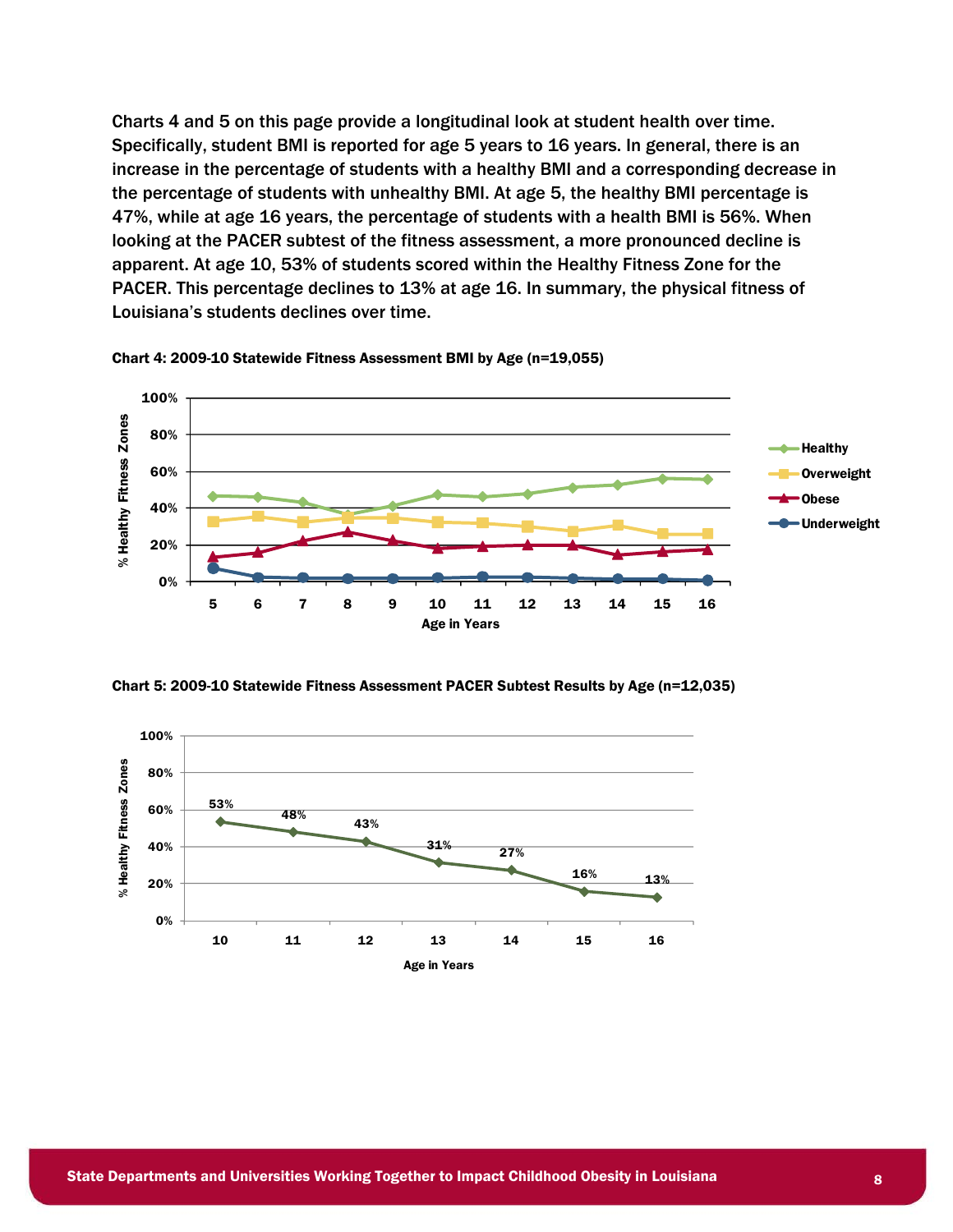#### *Subgroup Analyses*

The physical fitness assessment was analyzed to determine performance trends in certain subgroups, including:

- Gender
- Race/Ethnicity
- Free/Reduced Lunch
- Special Education

When looking at fitness assessment data by gender, 47% of females and 48% of males have a healthy BMI. When looking at BMI status by gender, little differences are noted, with the exception of overweight females (2% higher than males) and underweight males, which was 1% higher than females (see Chart 6). On the fitness assessment, similar scores were noted for the trunk lift and curl-up results between genders. The largest difference was noted on the shoulder stretch, with females outperforming males by 13%. On the PACER, 44% of females and 33% of males scored within the HFZ. Males outperformed females by 11% on the push-up subtest, which is a test of muscular strength (see Chart 7).



#### Chart 6: 2009-10 Statewide Fitness Assessment BMI Results by Gender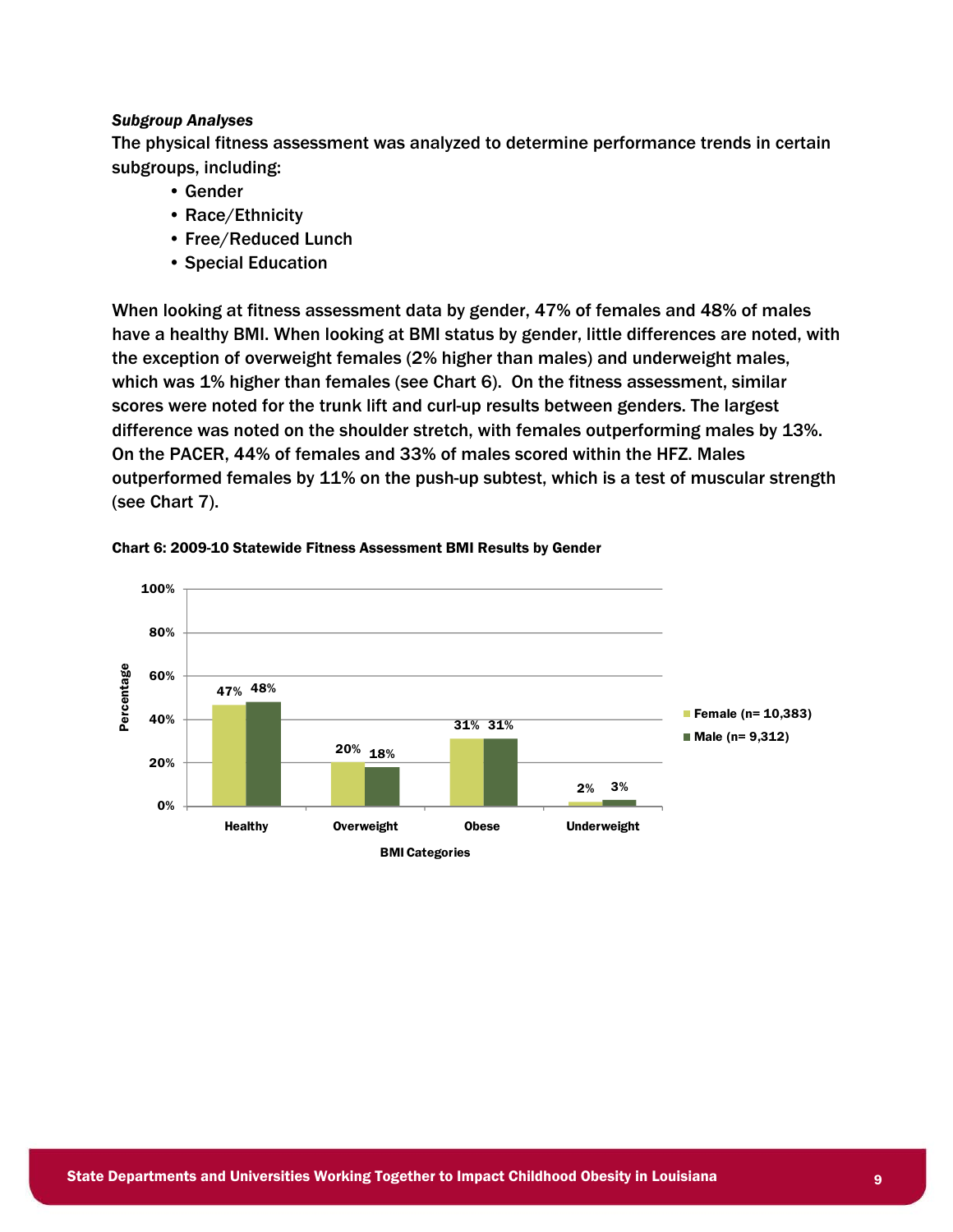

Chart 7: 2009-10 Statewide Fitness Assessment Subtest Results by Gender

When looking at results by race/ethnicity (Charts 8 and 9), 50% of white students had a healthy BMI, compared to 45% of African American students and 42% of Hispanic students. Conversely, Hispanic students, along with African American students, were more likely to be overweight or obese than white students (Hispanic: 36%; African American: 33%; White: 29%).

Additionally, differences by race/ethnicity were noted on subtest performance. White students performed better than African American and Hispanic students on the PACER (White: 46%; African American: 34%; Hispanic: 32%). African Americans performed better than white and Hispanic students on the curl-up (African American: 42%; White: 40%; Hispanic: 36%). Other subtests have white students performing slightly better than African Americans and moderately better than Hispanic students.



#### Chart 8: 2009-10 Statewide Fitness Assessment BMI Results by Race/Ethnicity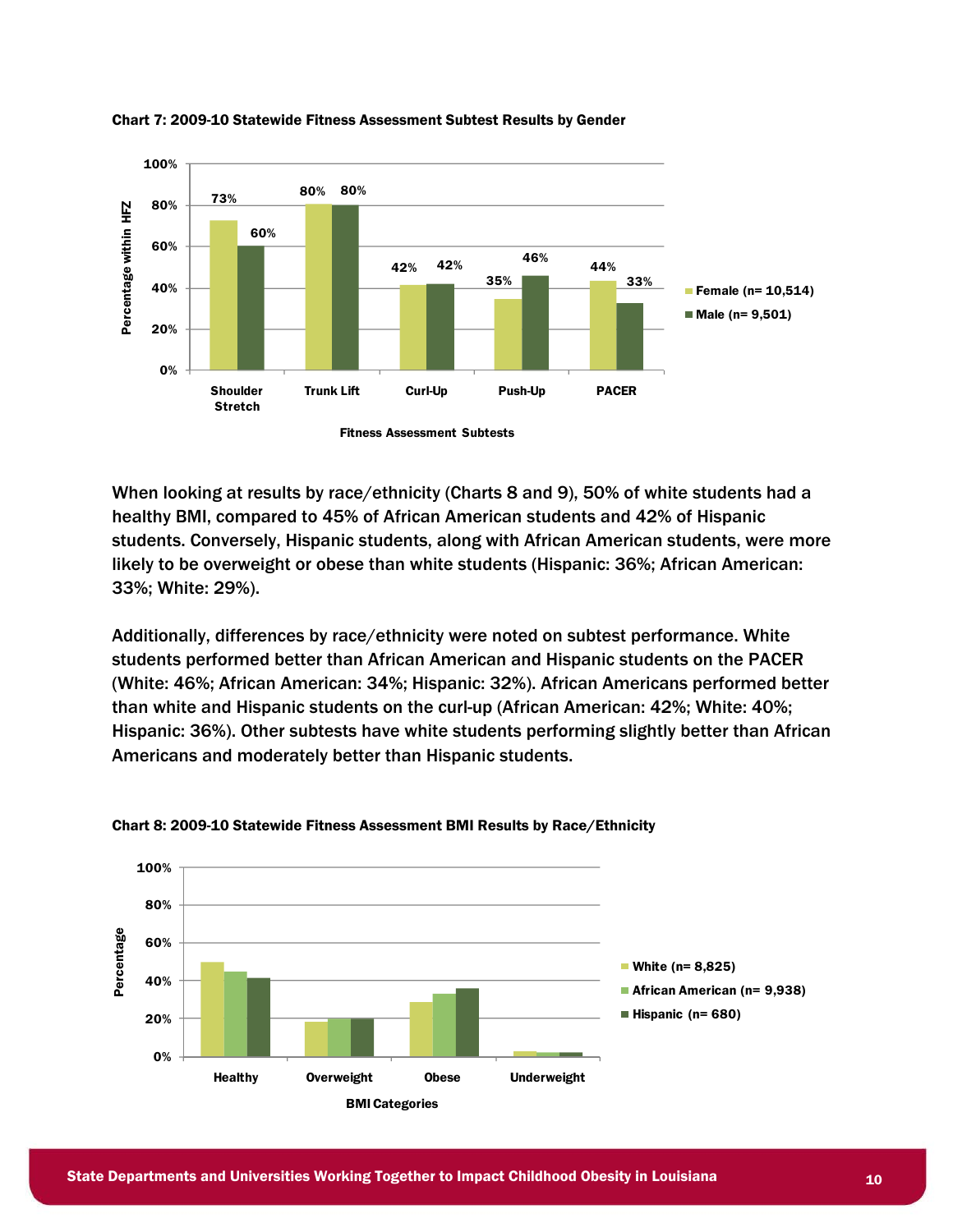

#### Chart 9: 2009-10 Statewide Fitness Assessment Subtest Results by Race/Ethnicity

Fitness assessment data was also analyzed by free/reduced price lunch status, which is a marker for poverty (Charts 10 and 11). Forty-five percent (45%) of students with free/reduced price lunch status had a healthy BMI, which was 6% lower than nonfree/reduced price lunch status (51%). Correspondingly, students with free/reduced price lunch status had a higher level of obesity than non-free/reduced price lunch status (33% to 27%). This same trend held when looking at fitness assessment passage rates. Students receiving free or reduced price lunch performed lower than their non-free and reduced price lunch peers. This was particularly true with the PACER subtest, which had an 11% difference (35% to 46%).



Chart 10: 2009-10 Statewide Fitness Assessment BMI Results by Free and Reduced Price Lunch Status (n=19,695)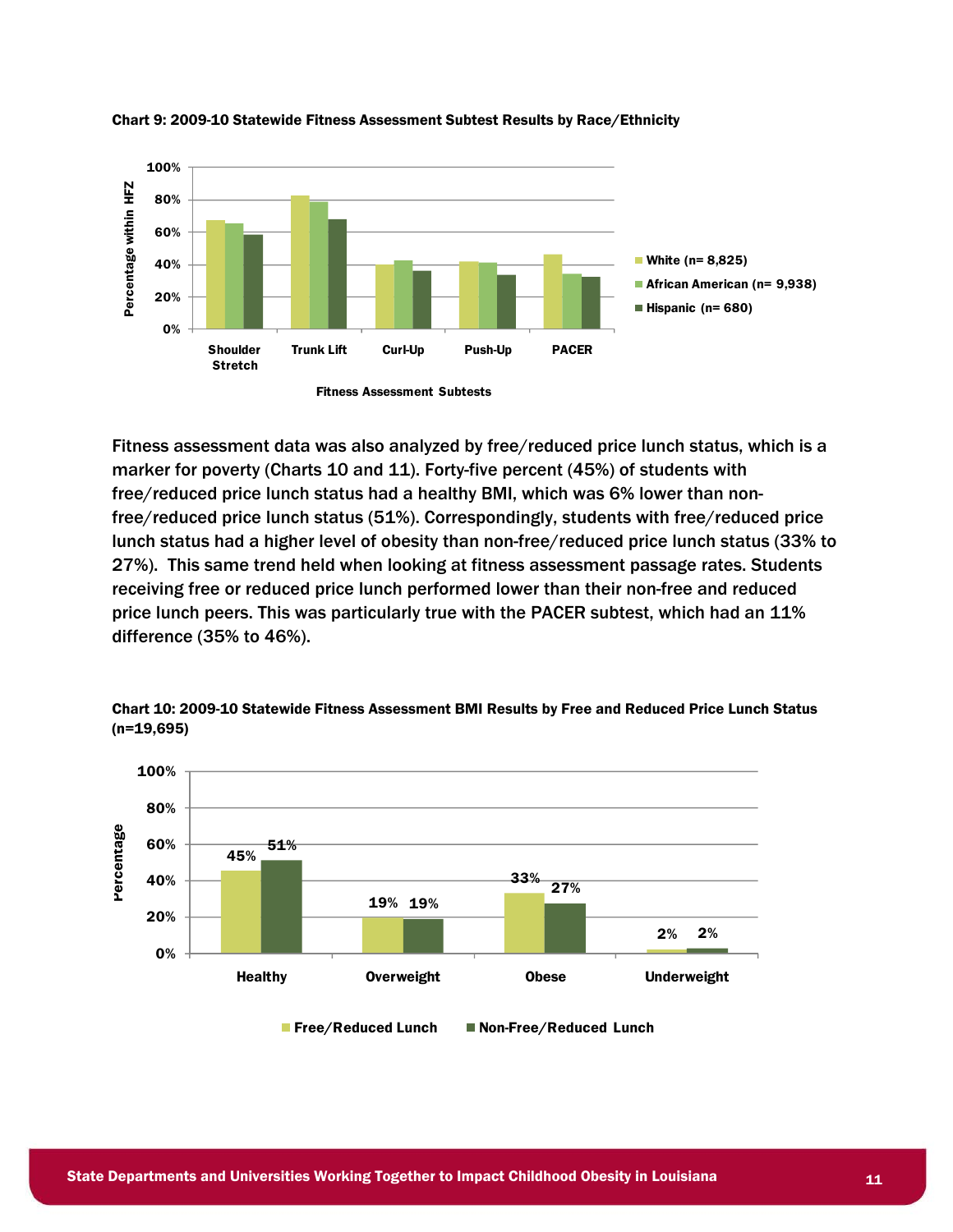

Chart 11: 2009-10 Statewide Fitness Assessment Subtest Results by Free and Reduced Price Lunch Status



Understanding the health of special education students is critically important. This information was collected on 1,769 special education students (9% of the overall sample). From this sample, 44% had a healthy BMI, compared to the total sample, which had a healthy BMI of 47%. This left 56% of special education students with an unhealthy BMI (compared to 53% of total sample). Of the unhealthy BMI students, 34% were classified as obese, which is 3% higher than the total sample (see Chart 12).

Less than 1,000 special education students also participated in one or more of the fitness assessment subtests. The chart on this page indicated the percentage of students scoring within the Healthy Fitness Zone. Specifically, 21% scored within the HFZ on the PACER subtest, which is a measure of aerobic cardiovascular performance, compared to 39% of the total sample. Students with special education needs scored lower on all fitness assessment subtests than the total sample (see Chart 13).



Chart 12: 2009-10 Fitnessgram Special Education by BMI Result Statewide Assessment (n=1,769)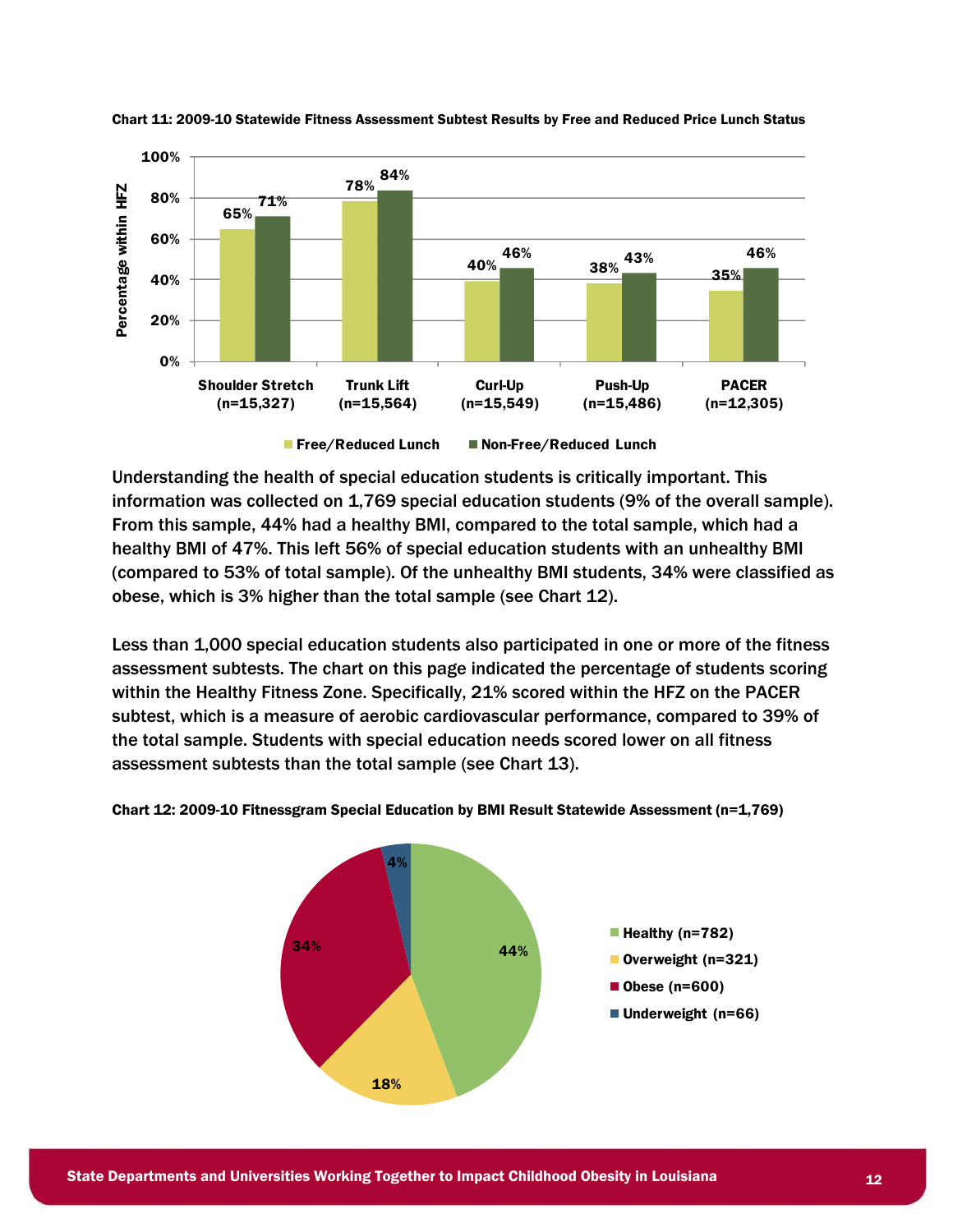

#### Chart 13: 2009-10 Statewide Fitness Assessment Subtest Results for Special Education

#### *Behavioral Analysis*

When analyzing the health and fitness level of students by their behavior incidences (Charts 14 and 15), few patterns emerge. It appears that the BMI distribution is very similar among the three groups (no incidences, one incidence, and two or more incidences). Similar results are also seen when looking at fitness assessment passage rates by number of behavior incidences. Students with no behavior incidences performed slightly better than those students with either one incidence or two or more behavior incidences. Twenty-nine percent (29%) of students with no behavior incidences passed 75% or more fitness subtests, while 24% of students with only one behavior incidence passed 75% or more fitness subtests. Twenty-six percent (26%) of students with two or more behavior incidences passed 75% or more fitness subtests.



Chart 14: 2009-10 Statewide Fitness Assessment BMI Results by Number of Behavior Incidences (n=19,695)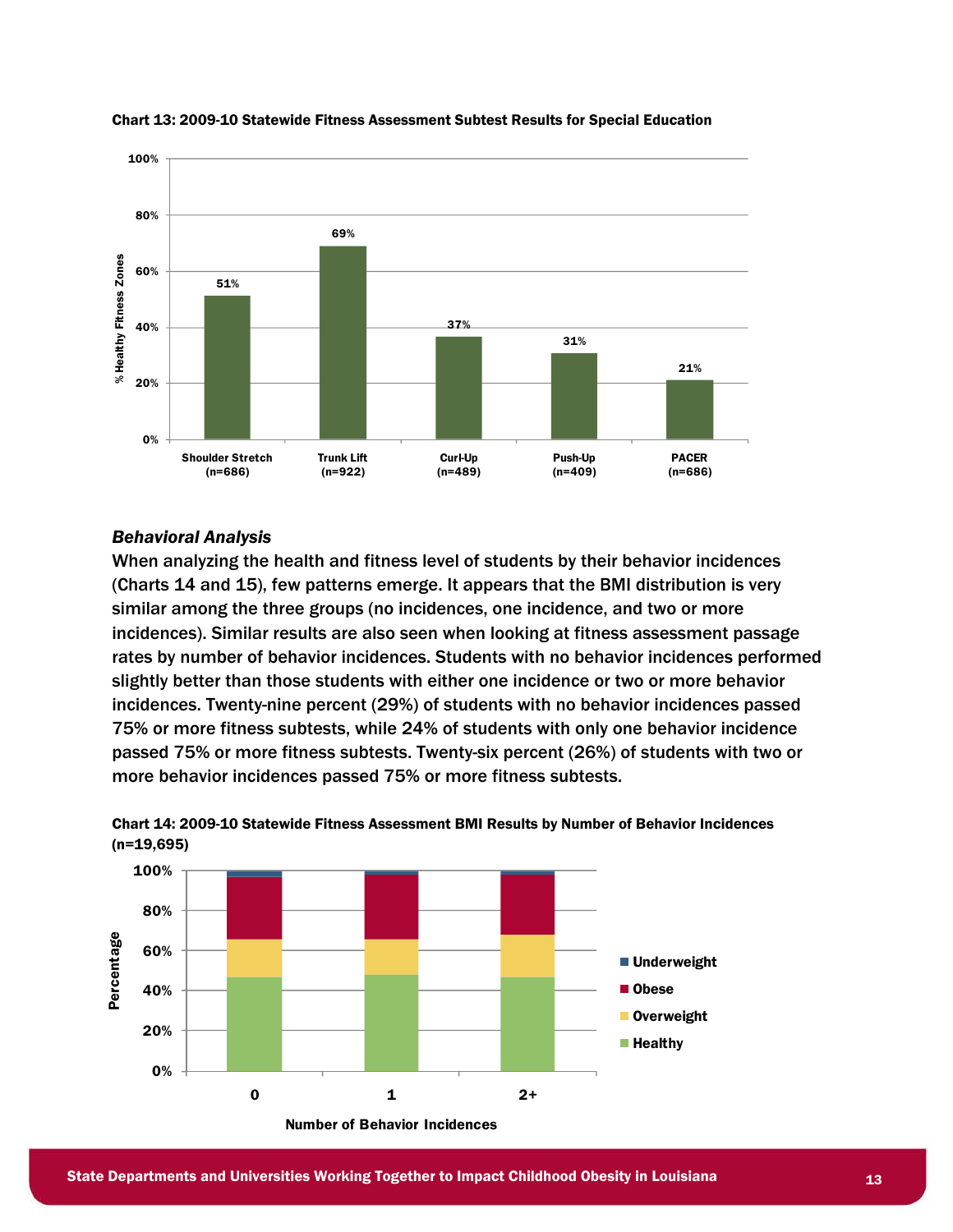

Chart 15: 2009-10 Statewide Fitness Assessment Subtest Results by Number of Behavior Incidences (n=19,695)

#### *Academic Analysis*

The two charts below (Charts 16 and 17) illustrate the performance level of LEAP categories by fitness assessment subtest performance. In other words, the charts show patterns in performance on academic tests through fitness assessment analysis. In general, students who passed 75% or more of the fitness subtests tended to perform in a higher category on the LEAP test (Advanced, Mastery or Basic). Conversely, students who passed less than 50% of the fitness subtests tended to perform in a lower category on the LEAP test (Approaching Basic or Unsatisfactory).



Chart 16: 2009-10 Statewide Fitness Assessment Scores within HFZ by ELA LEAP Passage Categories (n=4,629)

Healthy Fitness Zone Categories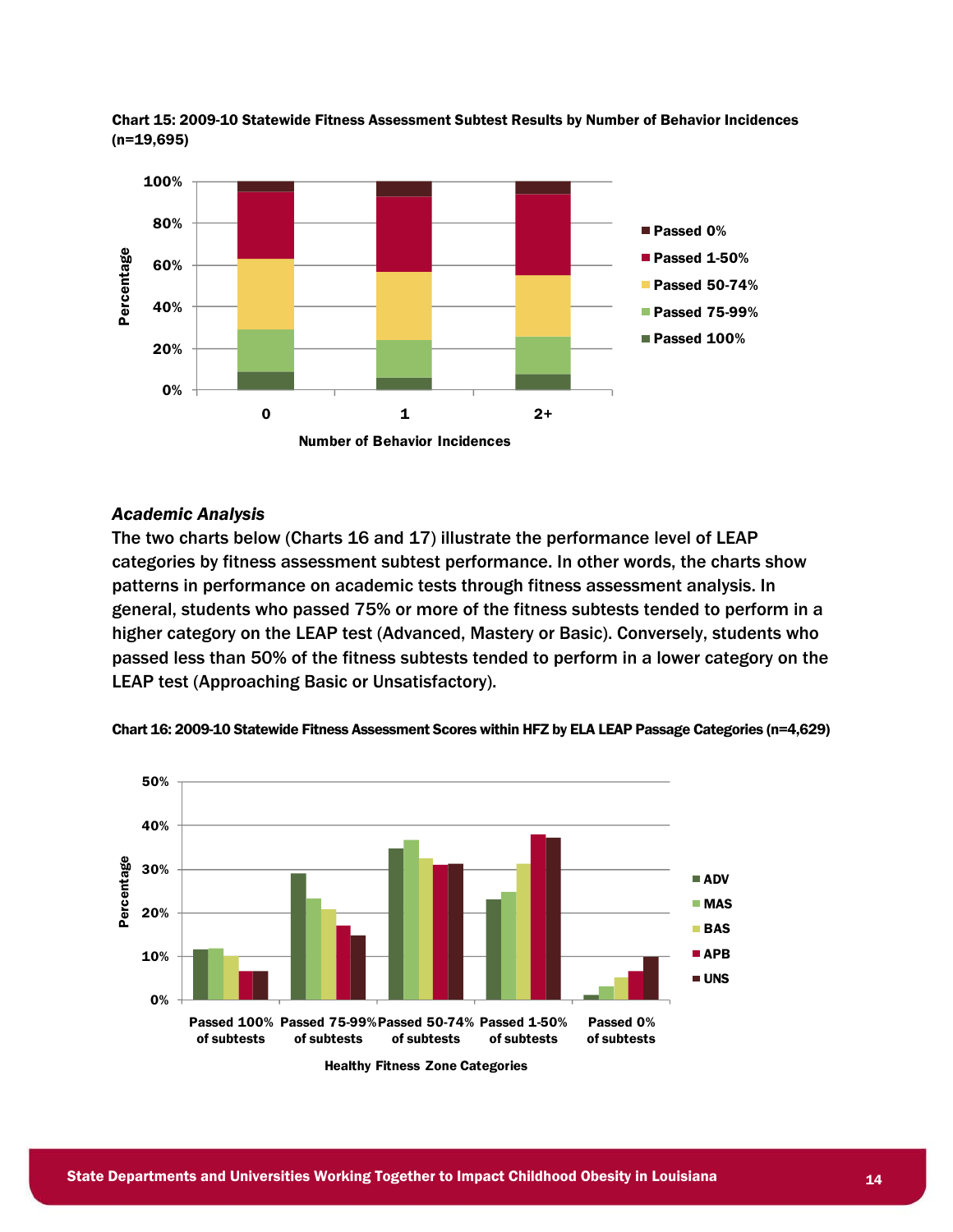





Further analysis was designed to look at the effect of fitness on LEAP scores. A MANCOVA (multiple analysis of covariance) was performed to determine the effect of fitness (as determined by five standard physical fitness assessment measures) on average LEAP scores while controlling for previous *i*LEAP scores. Put simply, given the known relationship between prior *i*LEAP and current LEAP results, does fitness still predict better performance on the LEAP? The analysis conducted indicated a significant relationship (>0.05), sufficient power in all sections of the equation (1.00), and a corrected equation with strong explanatory importance (adjusted r-square = 0.568 for ELA and 0.620 for math). In short, performance on the combined fitness assessment measures tends to impact performance on the LEAP ELA and Math subtests (see Chart 18).



Chart 18: Effect of 2009-10 Fitness Assessment Results on Spring 2010 LEAP Raw Scores (n=4,098)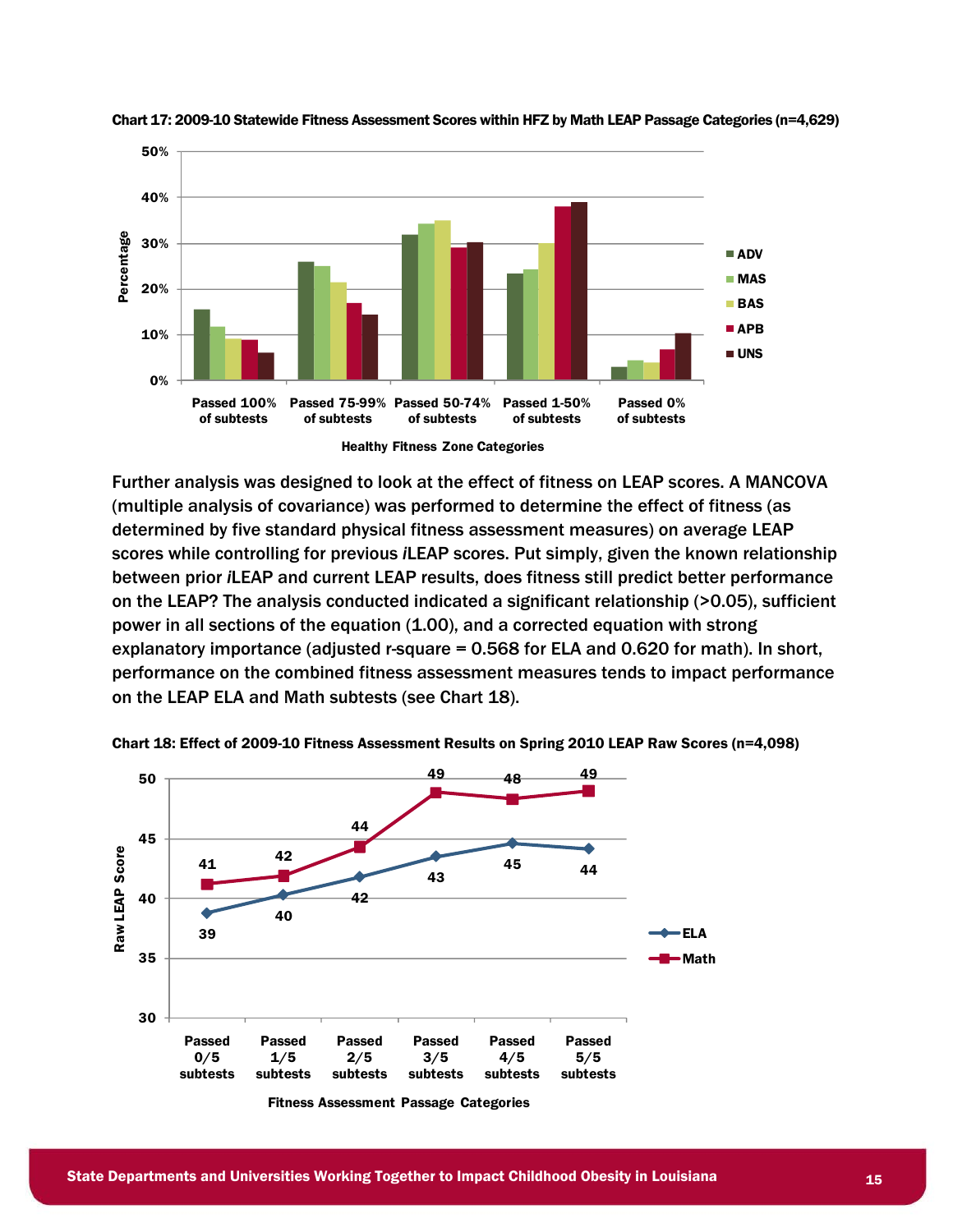# III. Progress on 2009 Plan

In 2009, with guidance from the Louisiana Obesity Council, the collaborators mentioned earlier developed a plan for physical health fitness assessment with three goals:

- 1. To establish baseline and annual measurements to monitor children's physical fitness and childhood obesity rates;
- 2. To identify best-practice universal interventions, targeted interventions and intensive, individual interventions and evaluate their effectiveness; and
- 3. To relate health outcomes to academic and behavioral outcomes (e.g., LEAP scores and suspension rates).

The previous section regarding fitness assessment findings indicates significant progress on Goals 1 and 3. From 2008-09 to 2009-10, the number of fitness assessments completed rose from 7,500 to 25,000 (more than 300% increase), with the number of districts increasing from 6 to 15 (a 250% increase). The map below indicates the 2009-10 participating school districts, along with the Picard Center's three university partners. These partners assisted in the collection, analysis and reporting of physical fitness assessment data.

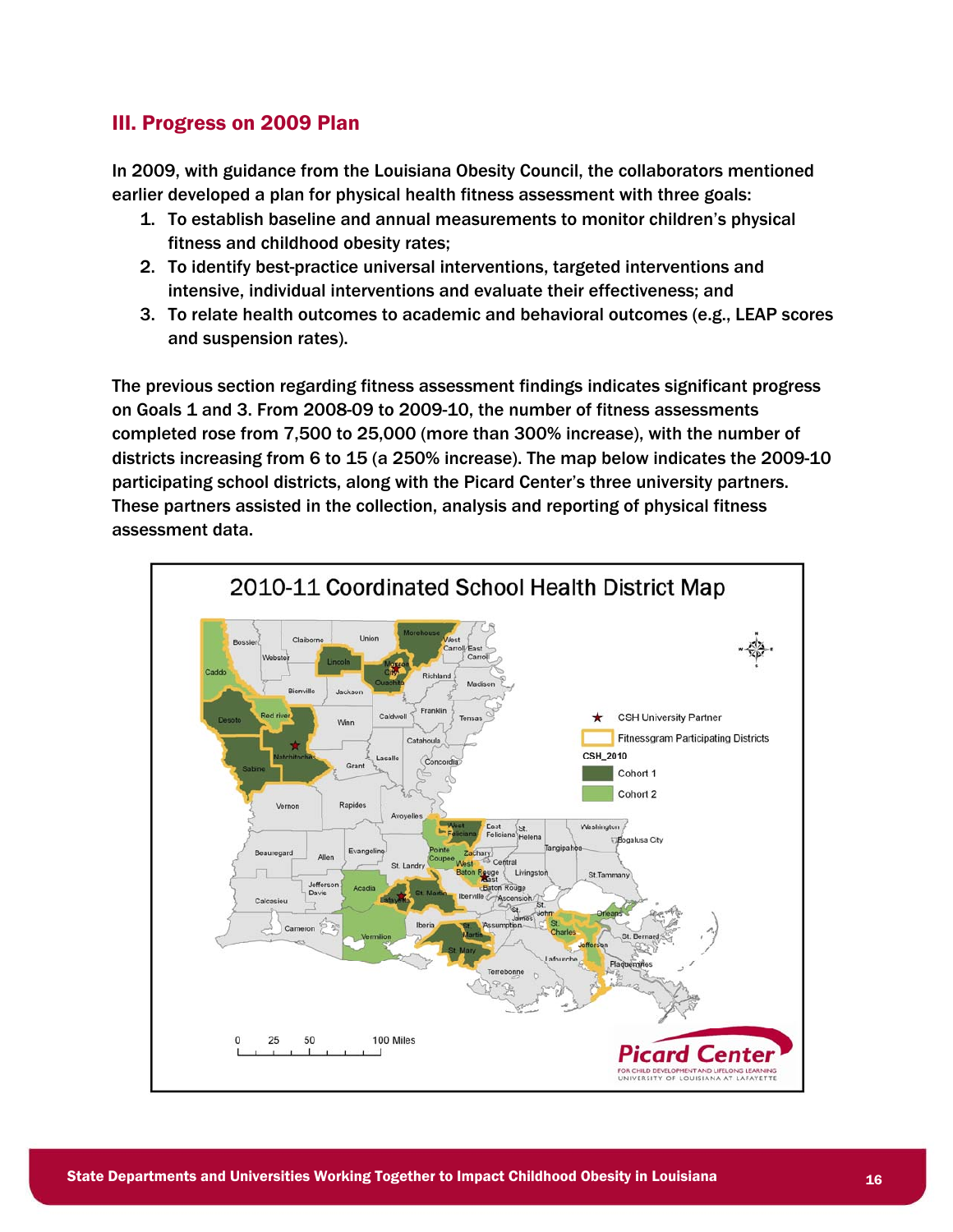Additionally, this report includes the initial findings of the Picard Center's efforts to relate health variables like physical fitness to academic outcomes like LEAP standardized test scores. The Picard Center and its university partners are continuing to explore this research area. Current research questions include the calculating the effect size of physical health on academic outcomes (how big an impact does physical fitness play in academic performance).

Finally, to achieve goal two, the collaborators are working on multiple fronts to indentify and implement tiered intervention for all Louisiana children. Over the past year, the Louisiana Childhood Obesity Research Consortium (LA CORC) was formed as a workgroup of the Louisiana Obesity Council to combine research efforts into causes and solutions to the childhood obesity epidemic in Louisiana. The Department of Education continues to provide training and technical assistance regarding the implementation of physical education grade level expectations to school districts. These research-based best practice guidelines will help create more effective physical education classrooms. The Department of Health and Hospitals through the Louisiana Obesity Council has been active in fostering partnership at the state, regional and local levels. Some projects include partnering with the New Orleans Saints, Louisiana Action for Healthy Kids and the Louisiana Dairy Association to distribute over 900 Fuel Up to Play 60 school wellness activation kits and coordinating efforts with the DHH Chronic Disease Tobacco Program and the Louisiana School Board Association on a grant to assist schools in the development of School Health Advisory Councils (requirement of Act 286 of the 2009 Louisiana legislative session) and comprehensive wellness policies. The NFL New Orleans Saints also partnered with the Louisiana Obesity Council to donate 35 Fitnessgram kits to be distributed to Louisiana schools. The Picard Center has continued its collaboration with twenty school districts around the state on its CSH initiative. Additionally, the Picard Center has extended its collaborative contracts with three universities and is seeking collaboration with two more universities.

In September 2010, representatives from DHH, DOE and Picard Center met (the Governor's Council on Physical Fitness was invited, but did not attend) to review and revise the plan for implementation and expansion of assessments and interventions. The decision was made to focus on ten strategies for school-based obesity prevention (as recommended by the Centers for Disease Control and Prevention). These ten strategies are:

- 1. Coordinate and integrate school health-related programs across state agencies and with nongovernmental organizations.
- 2. Use state and local data to guide decision-making and policy formulation.
- 3. Support the development of school health councils and rigorous school health planning processes.
- 4. Establish strong wellness policies.
- 5. Improve the capacity of school staff through certification and professional development.